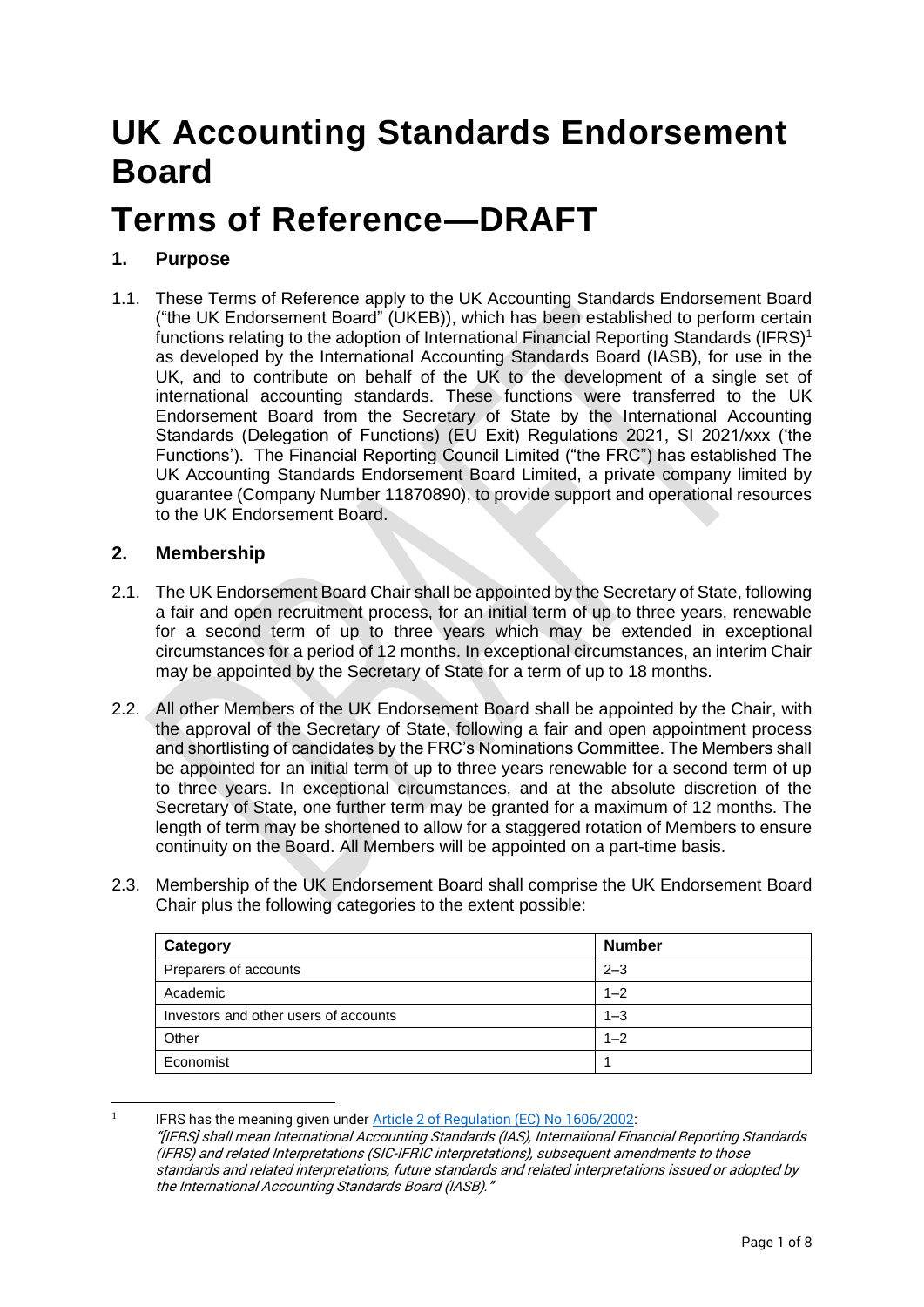| Category                         | <b>Number</b> |
|----------------------------------|---------------|
| Accounting firm                  | $2 - 3$       |
| <b>Total</b>                     | $8 - 14$      |
| <b>Chair</b>                     |               |
| Observers (with speaking rights) | b             |

Note: these numbers represent an upper and lower threshold of category Members.

- 2.4. UK Endorsement Board Members may not be employees of the FRC, or Members of the FRC Board or its committees or advisory panels.
- 2.5. UK Endorsement Board Members will have a good understanding and knowledge of IFRS. They should have relevant background experience whether as preparer, investor/user, advisor, academic or other relevant experience. They should also have a good understanding of the political and regulatory environment, and a broad policy perspective.
- 2.6. The FRC's Nominations Committee and the Chair of the UK Endorsement Board will seek to ensure that the UK Endorsement Board is diverse in terms of the skills, experience, background, race, gender and other characteristics of its Members.

#### **3. Role and Responsibilities**

- 3.1. The UK Endorsement Board shall perform the following roles and responsibilities to serve the UK long term public good with the assistance of the UK Endorsement Board's dedicated Secretariat, in accordance with The International Accounting Standards (Delegation of Functions) (EU Exit) Regulations 2021 and as follows:
	- (a) Influencing the development of IFRS, including, but not limited to, following and contributing to debates on the IASB's projects, having oversight of consultations with UK stakeholders to obtain their views, and highlighting concerns to the IASB, as and when appropriate, including the development of the IASB's agenda and post-implementation reviews.
	- (b) Deciding whether to adopt IFRS for application by UK entities and publishing its decisions in accordance with the process for the adoption of IFRS specified in legislation.
	- (c) Supporting the maintenance of the UK's Corporate Reporting framework by giving consideration to issues regarding equivalence of UK-adopted IFRS with third countries when requested.
- 3.2. In performing its Functions, the UK Endorsement Board shall:
	- (a) Comply with:
		- (i) All other functions, duties and responsibilities delegated to it or conferred upon it by legislation including the [International Accounting Standards (Delegation of Functions) (EU Exit) Regulations 2021, SI 2021/XXX; and
		- (ii) Its duties and responsibilities under the Memorandum of Understanding signed on [  $\qquad$  ] between the Department for Business, Energy and Industrial Strategy (the Department), the Financial Reporting Council (FRC) and the UK Endorsement Board.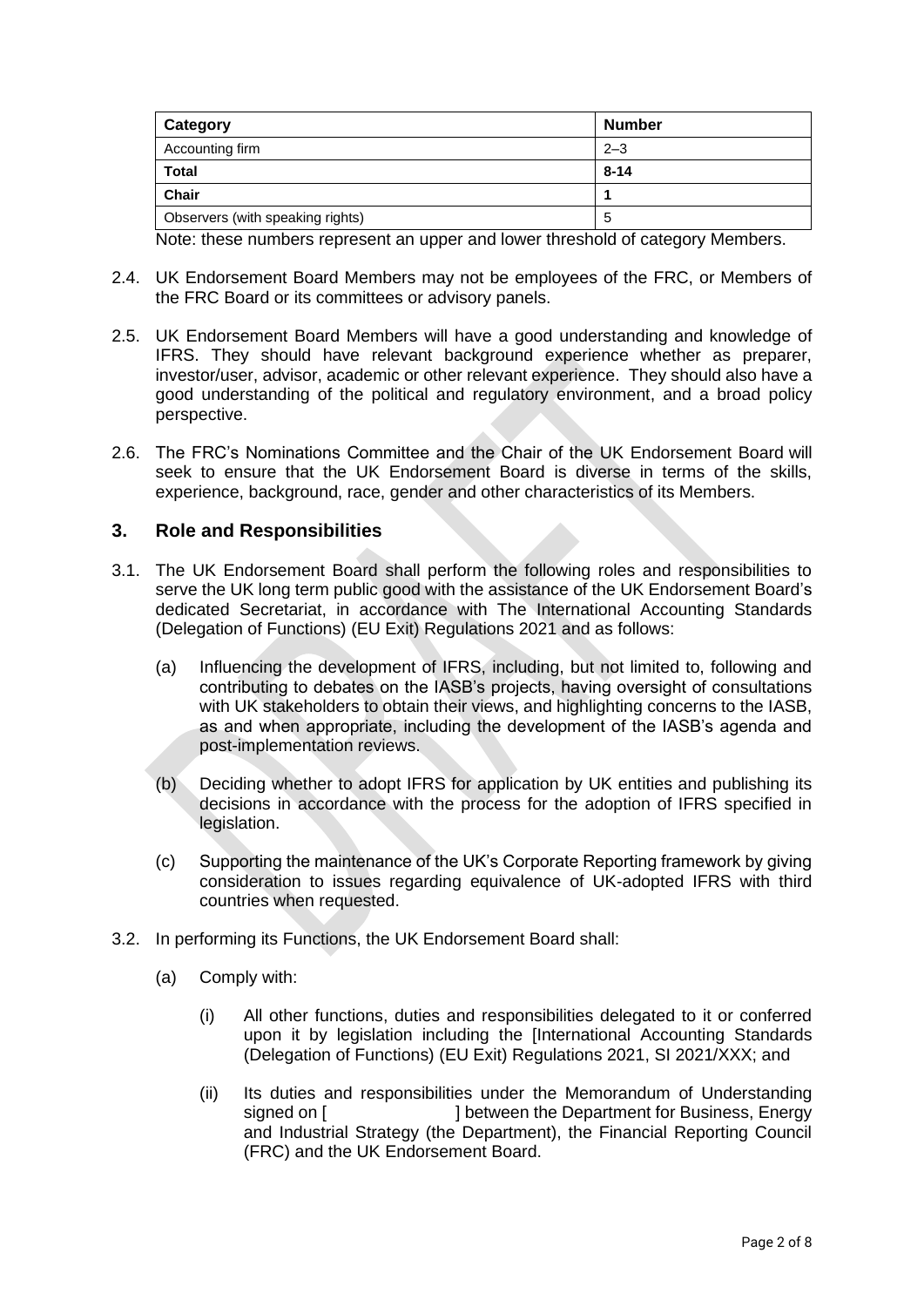- (b) Ensure compliance with the duties and responsibilities that are placed on it as a body exercising legal functions.
- (c) Uphold, and act at all times in accordance with, the Guiding Principles in all activities as set out in section 4 below.
- (d) Develop, maintain and follow (subject to paragraph 3.2(i)) rules of procedural fairness and transparency in relation to the exercise of its Functions in a Due Process Handbook which shall set out:
	- (i) Appropriate procedures and policies for the work undertaken by the Endorsement Board.
	- (ii) Matters which shall be subject to public consultation with a representative range of stakeholders.
	- (iii) The UK Endorsement Board's policy on what amounts to a significant change in accounting practice, and for the standards that meet the criteria in regulation 7 of SI 2019/685, the appropriate due process for the review of the impact of the adoption of the standard.
- (e) Perform its Functions having given due consideration to appropriate technical analysis, its Members' professional judgement and the Due Process Handbook and, where the UK Endorsement Board considers it appropriate to depart from the procedures and policies set out in the Handbook, explain its rationale in a publicly available document and account as appropriate to the FRC as its oversight body.
- (f) Respond to any requests for assistance or advice on financial reporting matters referred to it by the Secretary of State or the FRC.
- (g) Give due regard to recommendations by the FRC relating to governance and due process.
- (h) Agree its budget, proposed by the Chair, for approval by the Secretary of State.
- (i) Nominate an individual to oversee its budget. This person should be a qualified accountant and may be either the Chair or a member of Secretariat staff.
- (j) Each year, prepare a regulatory strategy which must be submitted to the Secretary of State for approval.
- 3.3. UK Endorsement Board Members, in the performance of their role, shall at all times:
	- (a) Act independently and in the UK long-term public good, including not showing preference to special interests and/or any employing entity and professional, sectoral or organisational affiliations.
	- (b) Act in accordance with the UK Endorsement Board's Guiding Principles set out at paragraph 4 below.
	- (c) Vote in accordance with their judgement after having assessed the relevant evidence.
	- (d) Report actual or potential conflicts of interest to the Chair and when necessary agree mitigations.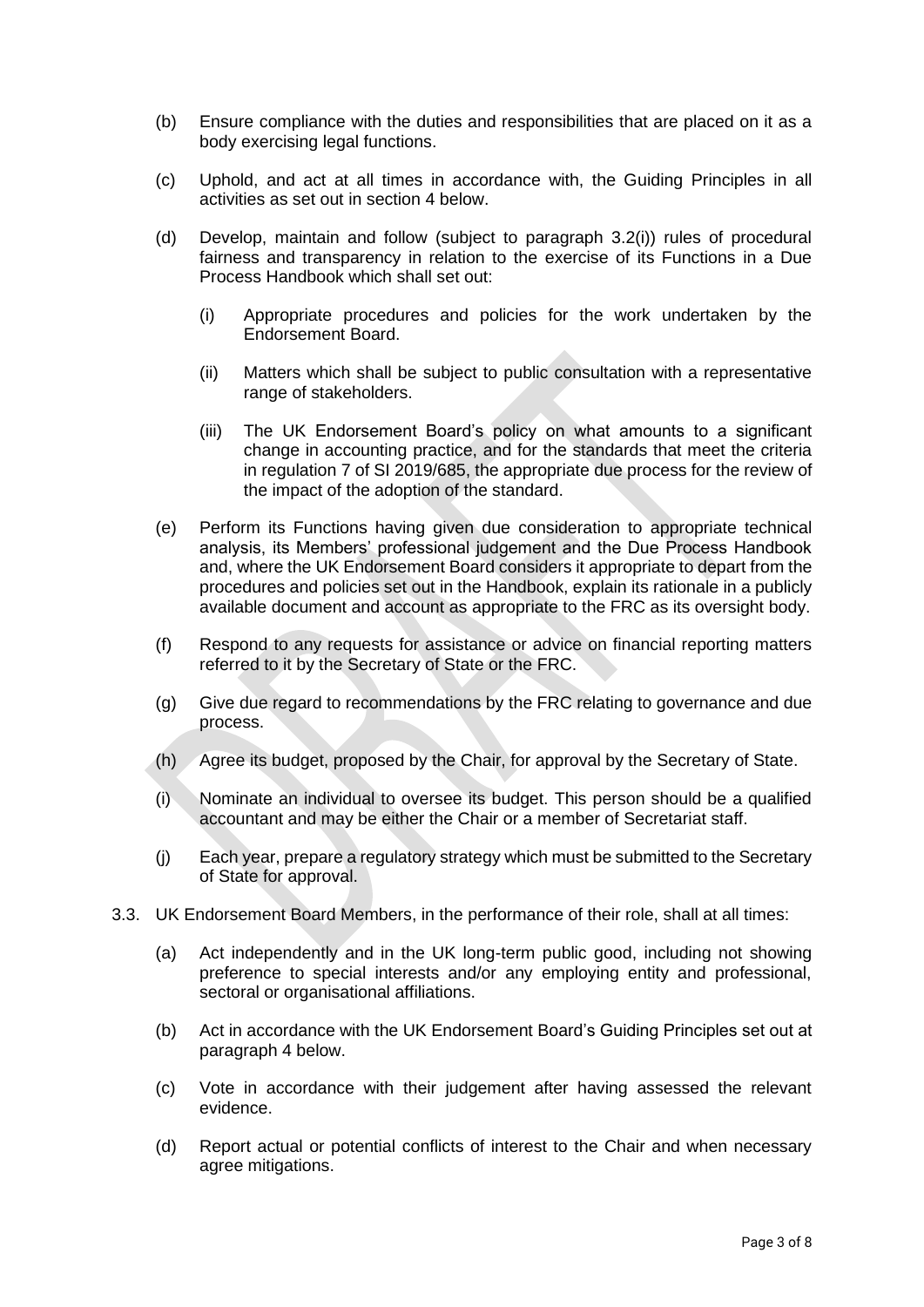- (e) Be accountable to the Chair for their performance over the year.
- 3.4. The UK Endorsement Board Chair is responsible for:
	- (a) The operation of the UK Endorsement Board.
	- (b) Reporting to the Secretary of State on how the UK Endorsement Board is discharging its Functions.
	- (c) Reporting to the oversight body, the FRC Board, on governance and due process.
	- (d) Appointing, with the approval of the Secretary of State, the Members of the UK Endorsement Board.
	- (e) Appointing Observers with speaking rights from relevant organisations, including Government Departments (including the Department) and Regulators, such as the FRC, HM Treasury, HM Revenue and Customs, the Financial Conduct Authority and the Bank of England.
	- (f) Oversight of the recruitment of staff to the Secretariat, which will follow the FRC's standard recruitment policies and procedures including open competition in line with FRC's policies. Secretariat staff will be a separate and ring-fenced resource within the FRC.
	- (g) Leadership of the Secretariat staff, including oversight of training and appraisals.
	- (h) Proposing for agreement by the UK Endorsement Board, the budget for the UK Endorsement Board, following consultation with the FRC. If during that consultation the FRC Executive raises any concerns regarding the proposed budget that cannot be resolved between the FRC and the Chair, the Chair must notify the Secretary of State of all such concerns.
- 3.5. Observers with speaking rights may offer technical and policy insight on the implications of new or amended IFRS relevant to their area of expertise.

## **4. Guiding principles**

- 4.1. The UK Endorsement Board shall perform its Functions and act at all times in accordance with the guiding principles of accountability, independence, transparency and thought leadership, to ensure compliance with the Seven Principles of Public Life<sup>2</sup>.
- 4.2. In applying the principle of accountability, the UK Endorsement Board shall:
	- (a) Be responsible to its oversight body, the FRC, for compliance with its governance and procedures as set out in the Due Process Handbook.
	- (b) Be responsible to the Secretary of State for the performance of the Functions.
	- (c) Provide a clear, publicly available rationale for its decisions.
	- (d) Consult with UK stakeholders affected by financial reporting and analyse the potential impact of IASB proposals.

<sup>2</sup> Selflessness, integrity, objectivity, accountability, openness, honesty and leadership.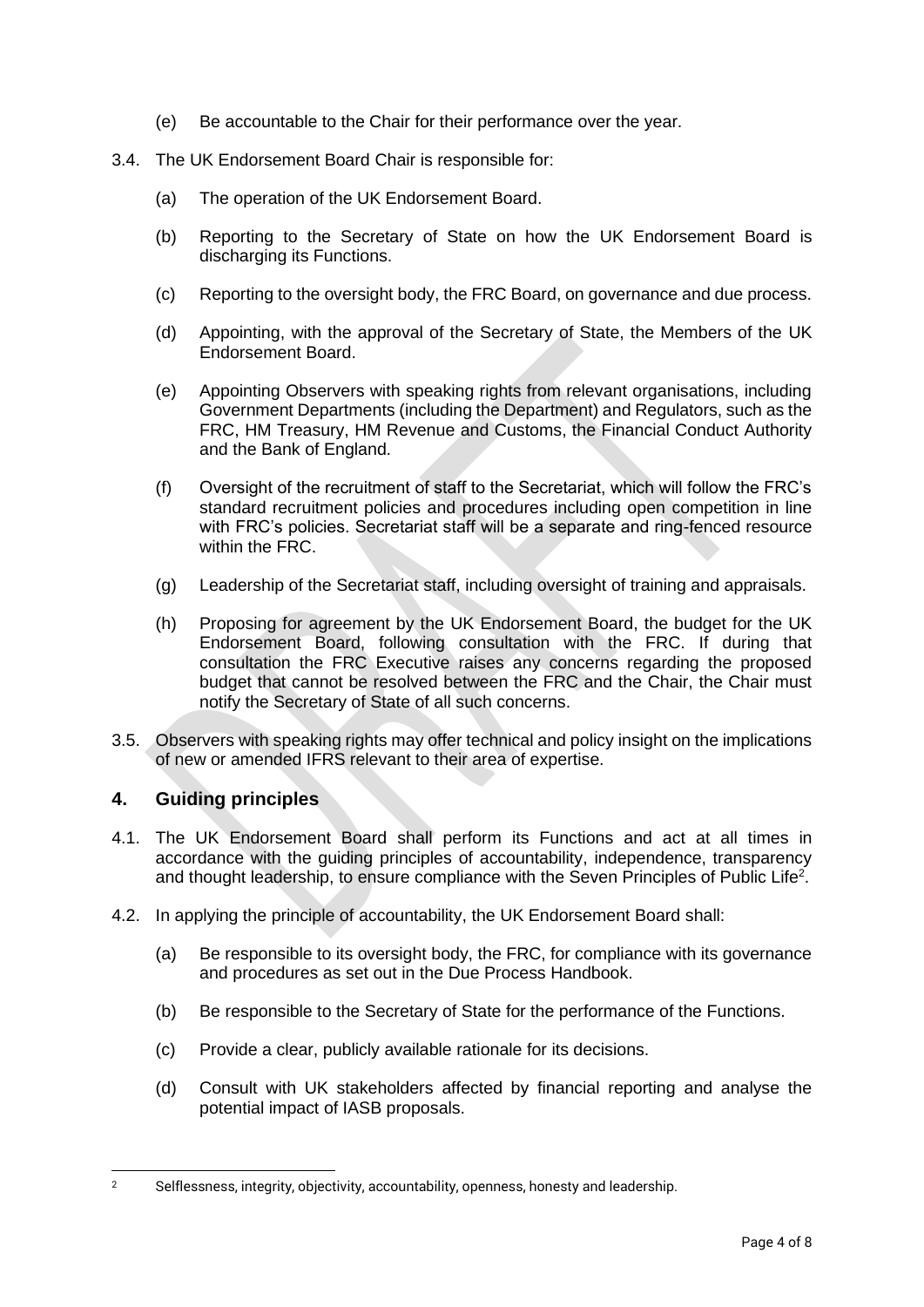- (e) Undertake assessments of the IASB's proposals against the endorsement criteria<sup>3</sup>.
- (f) Undertake its activities and due process procedures in a timely way.
- (g) Undertake relevant impact assessments in line with the administrative and legal requirements of the BEIS Better Regulation Framework.
- 4.3. In applying the principle of independence, the UK Endorsement Board shall:
	- (a) Ensure it acts in the UK's long term public good.
	- (b) Be independent from other organisations or stakeholder groups, including the FRC and the Department, in respect of its technical decision-making.
- 4.4. In applying the principle of transparency, the UK Endorsement Board shall:
	- (a) Determine its technical decisions after having assessed the relevant evidence received and followed its Due Process Handbook.
	- (b) Undertake its activities in a transparent manner, so that stakeholders can understand how the decisions reached have been made.
	- (c) Make documents and comment letters received publicly available on a timely basis so far as is consistent with its legal obligations.
- 4.5. In applying the principle of thought leadership, the UK Endorsement Board shall:
	- (a) Lead the UK debate on international accounting standards and reporting.
	- (b) Represent UK views in international fora with the aim of influencing debate.
	- (c) Engage with accounting and reporting and endorsement and adoption bodies in other jurisdictions, in order to improve influence and understand best practice.
	- (d) Pro-actively participate in the development of new global accounting standards for example by undertaking research.

#### **5. Meetings**

- 5.1. The quorum for UK Endorsement Board meetings will be sixty percent of the appointed Members.
- 5.2. Decisions to adopt a standard or amendment to a standard or an IFRS Interpretation Committee interpretation must be made by at least two-thirds of the Members, including the Chair.
- 5.3. Following the conclusion of a final written vote, the Chair shall make public the outcome of that vote within 3 working days. Publication of the results of the vote on a standard or part standard will, where the result is to adopt a standard in whole or in part, constitute the adoption of that standard by the UK Endorsement Board<sup>4</sup>, on a date specified by the UK Endorsement Board.

 $3$  As set out in  $\frac{SI 2019/685}{I}$ 

The Due Process Handbook will provide further detail on the voting process.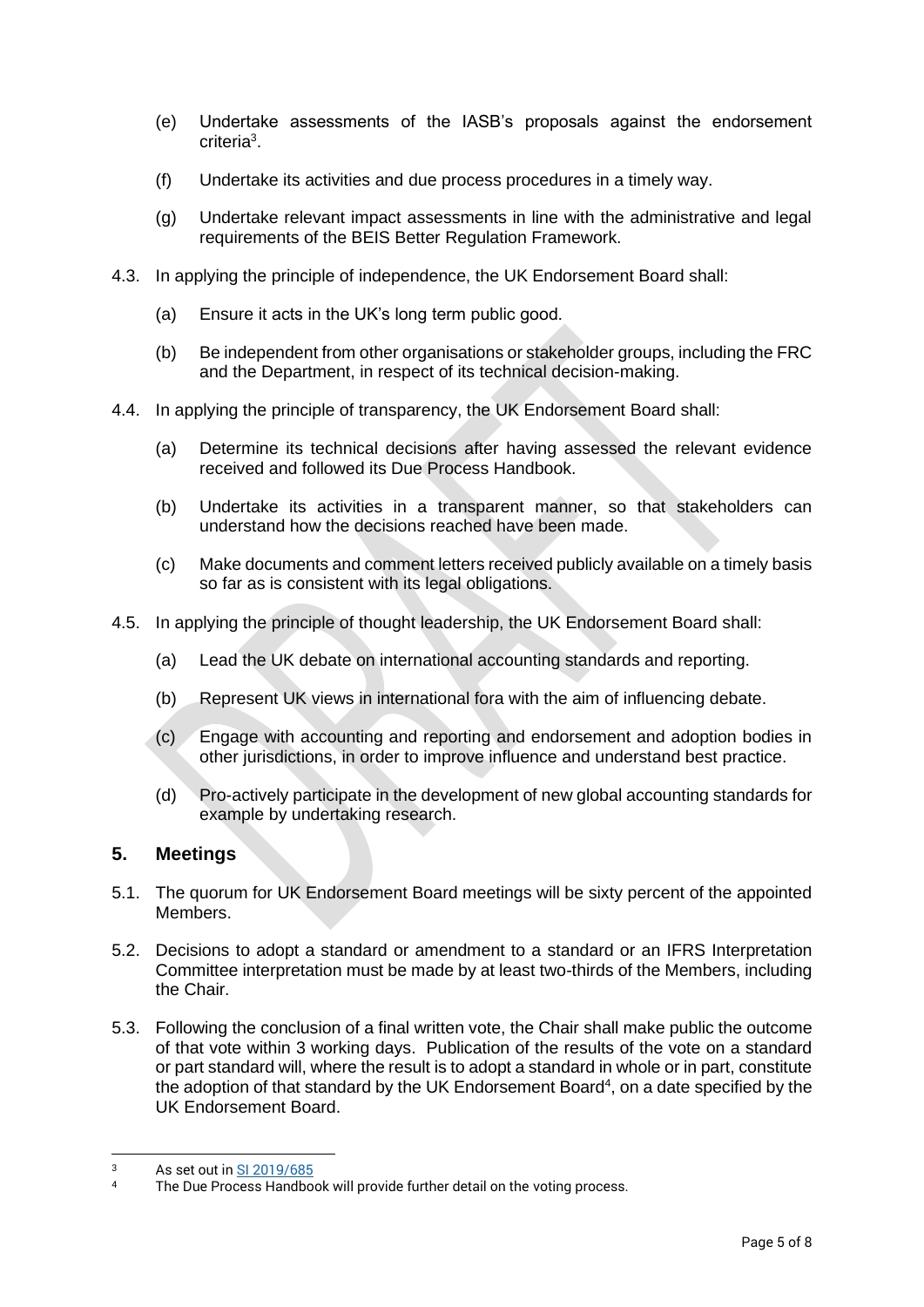- 5.4. Where the vote to adopt a standard or amendment or interpretation does not reach the required majority, the Chair may, after consultation with external parties including BEIS, choose to ask the UK Endorsement Board to return to the vote. This may include asking the UK Endorsement Board to vote on part of the standard, amendment or interpretation if it appears that this will have majority support. A subsequent decision to adopt the part standard or part amendment to a standard or part interpretation must be made by at least two-thirds of the Members, including the Chair.
- 5.5. Where a vote by the UK Endorsement Board to adopt a standard, amendment, or interpretation, in whole or in part, has failed to reach the required majority and, in the opinion of the Chair, there is no prospect of such majority being reached, the UK Endorsement Board Chair must provide a written explanation of circumstances to the Secretary of State within 10 working days of the failure to adopt. The Secretary of State may require further evidence. The Chair must inform Members of any recommendations by the Secretary of State.
- 5.6. Meetings will be held in public and open to attendance by members of the public. However, the UK Endorsement Board may hold certain discussions (such as discussions of administrative issues) in private or in the presence of invited observers only,
- 5.7. The UK Endorsement Board will explain why any discussions relating to financial reporting matters are held in private.

#### **6. Frequency and form of Meetings**

- 6.1. The UK Endorsement Board will meet a minimum of three times a year and otherwise, as necessary, dependent on the work plan and/or as required at the call of the Chair.
- 6.2. The UK Endorsement Board may hold meetings in person, by webcast, or by telephone or other similar means. In deciding the format of meeting, the UK Endorsement Board Chair should take into consideration public access and attendance.

#### **7. Attendance at Meetings**

- 7.1. UK Endorsement Board Members may not be represented by alternates.
- 7.2. Only UK Endorsement Board Members and Observers with speaking rights will have the right to speak at Board meetings. Other individuals may be invited by the Chair to speak at all or part of any meeting, as and when appropriate.
- 7.3. An UK Endorsement Board member who has not attended three consecutive meetings, whatever the reason might be, is deemed to have resigned (subject to the discretion of the Chair). The Chair will commence the process for finding a replacement. This presumption is however subject to appeal to the Chair.

#### **8. Notice of Meetings and agenda papers**

- 8.1. Unless otherwise agreed, notice of each meeting, confirming the format, time and date, together with an agenda of items to be discussed and supporting papers, will be made available to each UK Endorsement Board member and any other person required or invited to attend, no later than five working days before the date of the meeting.
- 8.2. The meeting schedule for the calendar year will be made available on the UK Endorsement Board's website.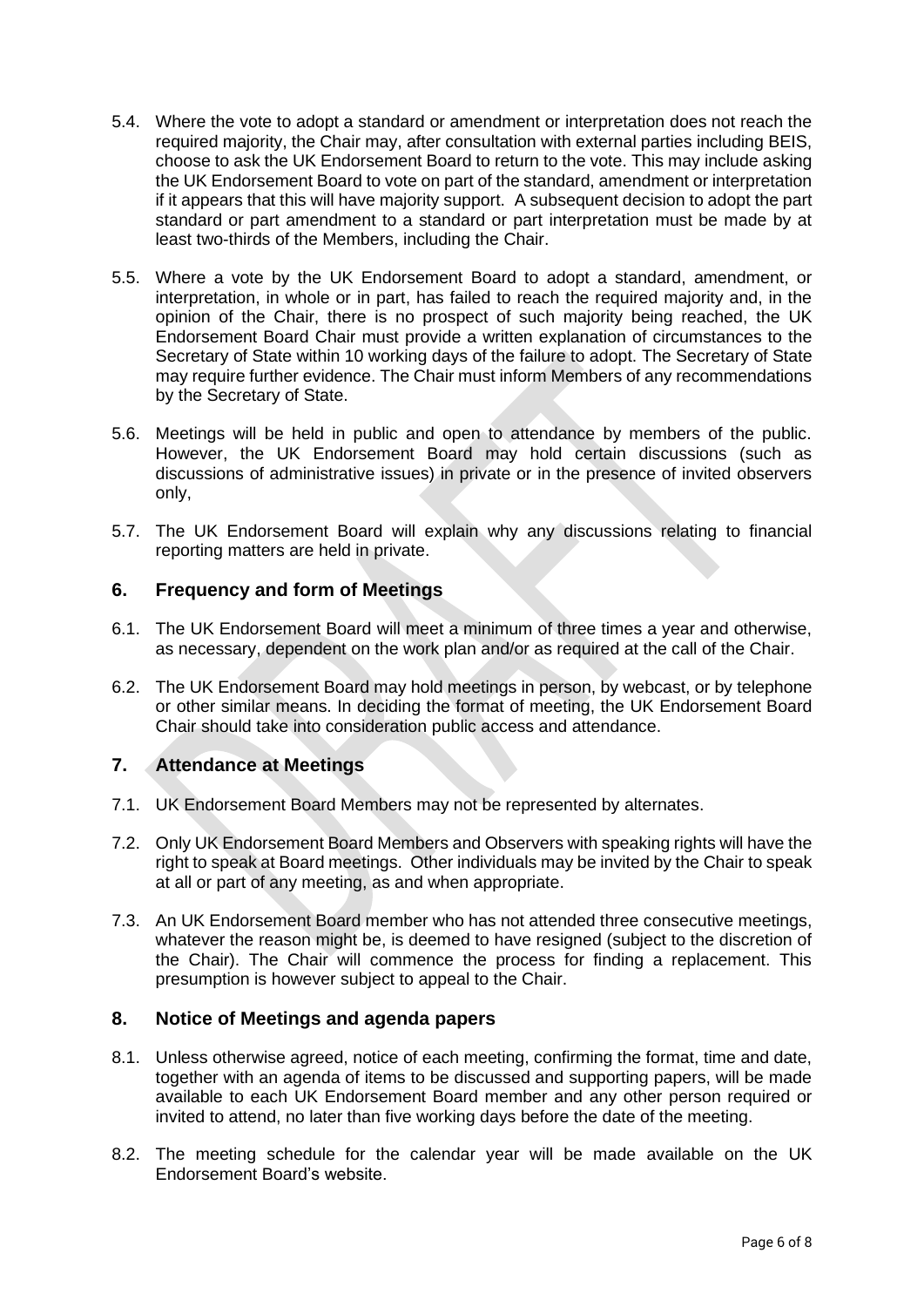- 8.3. The agenda and agenda papers for each public meeting will usually be made available on the UK Endorsement Board's website no later than 5 working days before the meeting.
- 8.4. In exceptional circumstances (for example, but not limited to, commercial confidentiality or prejudice to the conduct of public affairs,) and taking into consideration the Guiding Principles, the Chair may, in their absolute discretion, decide that all or part of certain agenda papers should not be made publicly available.
- 8.5. Public meetings will be broadcast live by webcast and recorded. Recordings will be available on the UK Endorsement Board's website.

#### **9. Minutes of Meetings**

- 9.1. The Secretary to the UK Endorsement Board shall be the Operations Director, or their nominee.
- 9.2. The Secretary shall minute the meetings and resolutions of the UK Endorsement Board, including recording the names of those present and in attendance. The minutes will be circulated to all UK Endorsement Board Members for approval and once approved made available on the Board's website.
- 9.3. A summary of the decisions reached by the UK Endorsement Board will be published on the UK Endorsement Board's website usually within 10 working days following the meeting.
- 9.4. The UK Endorsement Board shall ensure that an accessible record of all Decisions made by members will be kept as long as those decisions are relevant and in force.

## **10. Accountability, reviewing and reporting responsibilities**

- 10.1. The UK Endorsement Board is accountable to:
	- (a) the Secretary of State, in relation to the performance of the Functions.
	- (b) the FRC, in relation to its effective operation, governance and adherence to the Due Process Handbook.
- 10.2. The UK Endorsement Board will review:
	- (a) Annually, its performance and whether its composition, skills and diversity are aligned, as appropriate, with recommendations from the FRC Nominations Committee on recruitment.
	- (b) At least once every five years, these Terms of Reference and the Due Process Handbook to ensure that it is meeting the guiding principles set out in section 4 and make such recommendations for their revision following such consultation as deemed appropriate by the UK Endorsement Board and submit any revisions to the Secretary of State for approval.
- 10.3. The UK Endorsement Board will report:
	- (a) At least annually, to the Secretary of State on the exercise of the Functions.
	- (b) At least annually, to the FRC in relation to its governance and due process.